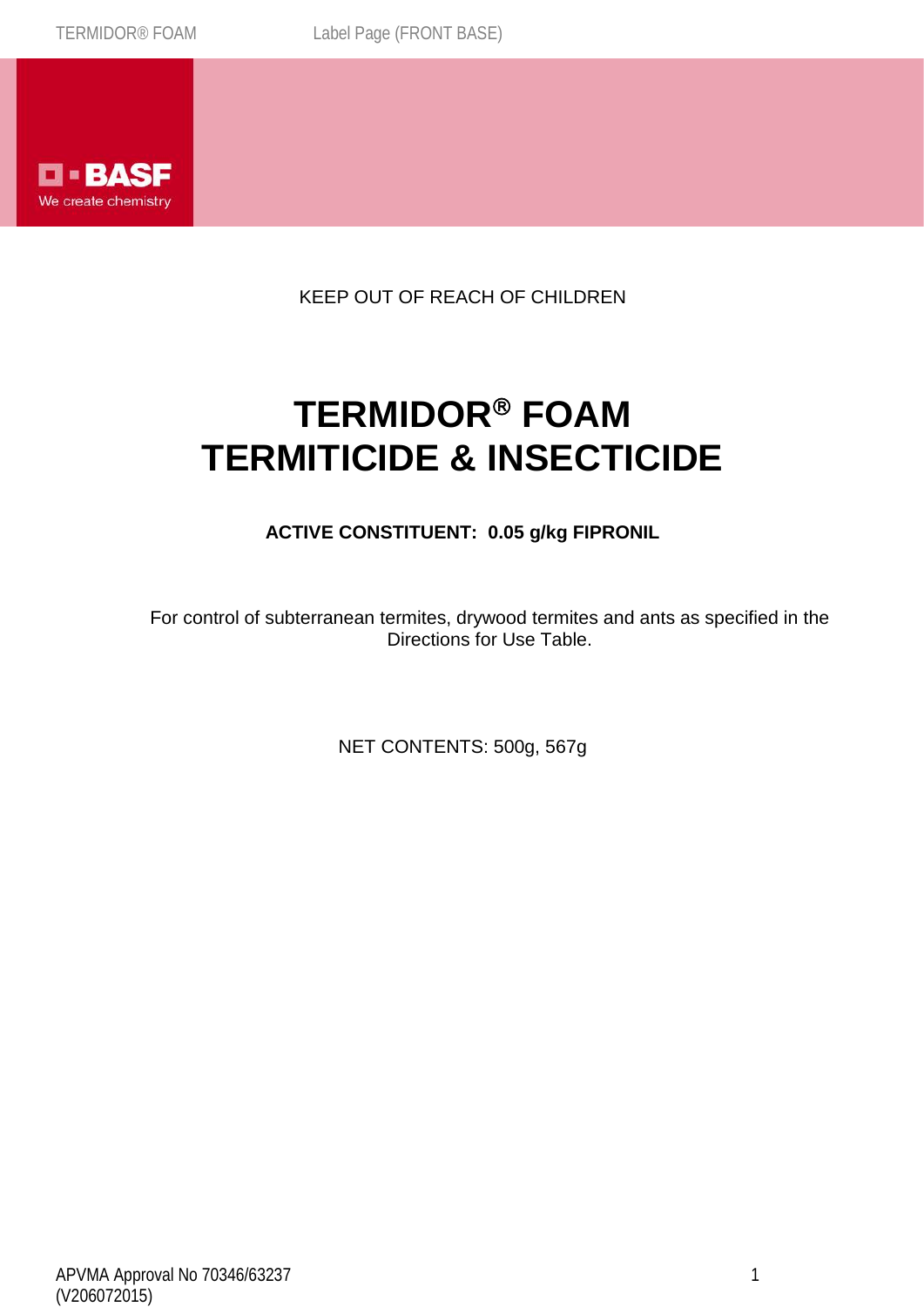

# **DIRECTIONS FOR USE:**

# **SHAKE WELL BEFORE USING**

| <b>PEST</b>                                                                                                                                                                                                                                                                            | <b>SITUATION</b>                                                                                                                                                                                      | <b>RATE</b>                                                                                                                                                                                                                                                                                                                     | <b>CRITICAL COMMENTS</b>                                                                                                                                                                                                                                                                                                                                                                                                                                                                                                                                                                                                                                                                                                 |
|----------------------------------------------------------------------------------------------------------------------------------------------------------------------------------------------------------------------------------------------------------------------------------------|-------------------------------------------------------------------------------------------------------------------------------------------------------------------------------------------------------|---------------------------------------------------------------------------------------------------------------------------------------------------------------------------------------------------------------------------------------------------------------------------------------------------------------------------------|--------------------------------------------------------------------------------------------------------------------------------------------------------------------------------------------------------------------------------------------------------------------------------------------------------------------------------------------------------------------------------------------------------------------------------------------------------------------------------------------------------------------------------------------------------------------------------------------------------------------------------------------------------------------------------------------------------------------------|
| Subterranean<br>termites including<br>but not limited to:<br>Coptotermes<br>acinaciformis,<br><b>Mastotermes</b><br>darwiniensis,<br>Nasutitermes spp.,<br>Schedorhinotermes<br>spp.<br>Drywood termites<br>including:<br>Incisitermes spp.                                            | Termite nests in<br>trees, stumps,<br>posts, power<br>poles, mounds<br>and wall cavities.<br>Termite activity<br>when nest cannot<br>be located. eq<br>active workings in<br>timber, wall<br>cavities | This product is a<br>ready-to-use<br>insecticide<br>formulation.<br>When dispensed,<br>the formulation<br>rapidly expands<br>generating a dry<br>foam with an<br>expansion ratio of<br>approximately<br>30:1, with 30g<br>of product being<br>dispensed in<br>approximately 5<br>seconds<br>producing about 1<br>litre of foam. | Shake well before using. Remove the outer cap and<br>snap the actuator into place. Remove the finger pad<br>cover. After using, replace the finger pad cover. Apply<br>for approximately 10 - 30 seconds or until foam back<br>flows per injection point. After application, hold the<br>injector tip in place for approximately 5 sec to allow<br>the product within the injector tube to dispense into<br>the treatment area.<br>Drilling hole(s) may be required to gain access to the<br>known or suspected gallery, harbourage or void. Care<br>should be taken not to drill holes too close together or<br>foam will emerge from other holes. It is recommended<br>that drill holes be taped over when not in use. |
| Nuisance Ants,<br>including but not<br>limited to:<br>Argentine ant<br>(Linepithema<br>humile), black<br>house ant<br>(Ochetellus<br>glaber), meat ants<br>(Iridomyrmex<br>purpureus) coastal<br>brown ants<br>(Pheidole<br>megacephala)<br>pavement ants<br>( <i>Tetramorium</i> sp.) | Ant nests and<br>enclosed<br>harbourages                                                                                                                                                              |                                                                                                                                                                                                                                                                                                                                 | Shake well before using. Remove the outer cap and<br>snap the actuator into place. Remove the finger pad<br>cover. After using, replace the finger pad cover. Apply<br>for approximately 5-10 seconds or until foam back<br>flows. After application, hold the injector tip in place<br>for approximately 5 sec to allow the product within the<br>injector tube to dispense into the treatment area.<br>Drilling hole(s) may be required to gain access to the<br>known or suspected harbourage or void. Care should<br>be taken not to drill holes too close together or foam<br>will emerge from other holes. It is recommended that<br>drill holes be taped over when not in use.                                    |

## **NOT TO BE USED FOR ANY PURPOSE, OR IN ANY MANNER, CONTRARY TO THIS LABEL UNLESS AUTHORISED UNDER APPROPRIATE LEGISLATION.**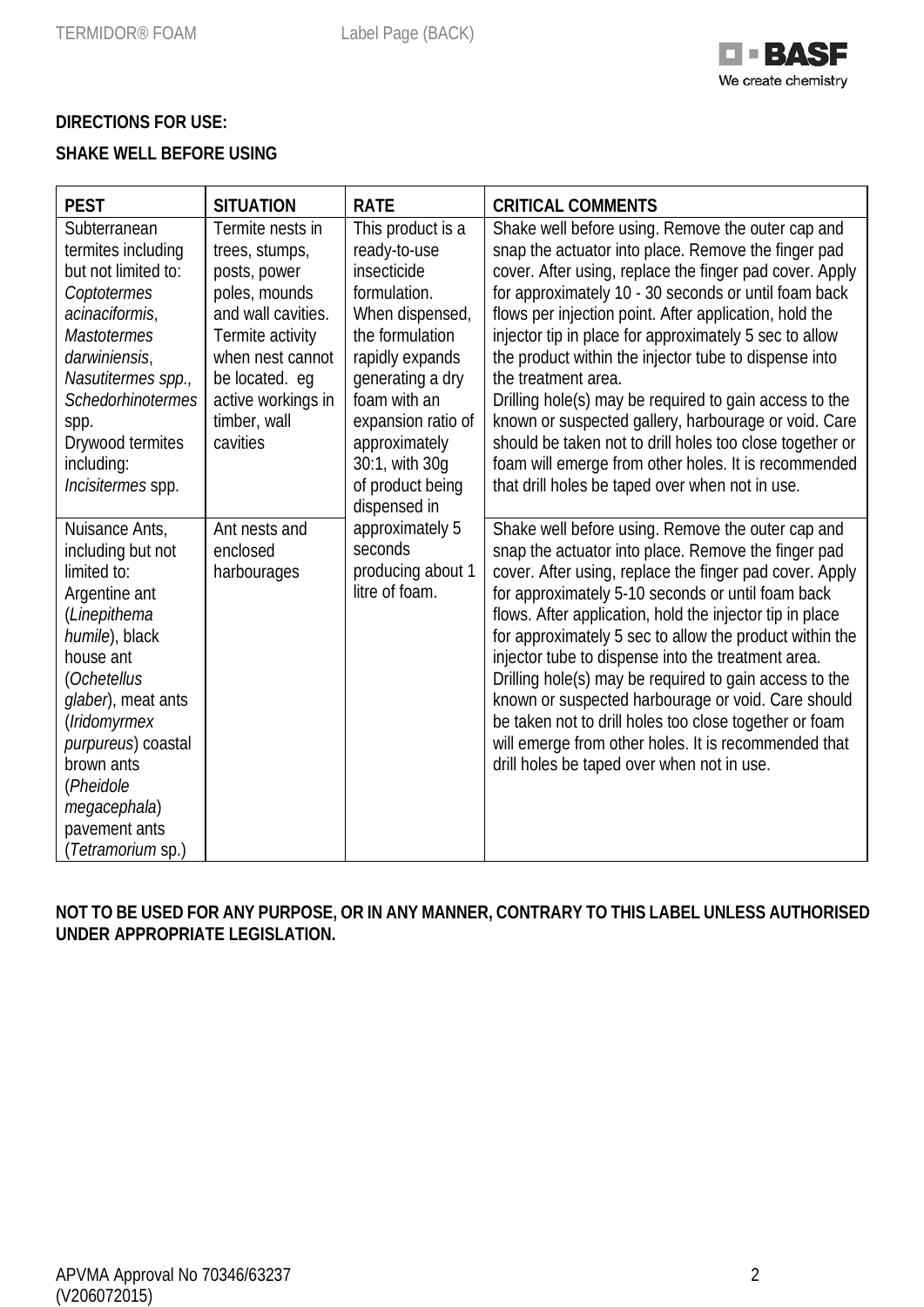

### **GENERAL INSTRUCTIONS**

#### **TERMITE CONTROL**

To optimise colony decline, treat termites each time significant activity is found. Aggregation containers such as bait boxes and bait stations can be useful in increasing the number of termites that can be treated.

Cessation of termite activity does not guarantee that a structure is protected from attack by other colonies in the area. Termite foaming is not designed as a stand-alone treatment, and should not be used as such. Therefore a continuous chemical treatment as per Australian Standard 3660.2, such as Termidor Residual Termiticide & Insecticide should be applied immediately following successful eradication of termite activity in the structure. It is important that a licensed Pest Control Operator carry out regular inspections at least annually.

#### **ANT CONTROL**

To optimise colony decline, apply Termidor Foam wherever significant ant activity is found. Termidor Foam can be applied internally to known or suspected harbourages or voids. For longer term protection from future nuisance ant invasion, an external application of a residual liquid such as Termidor Termiticide and Insecticide is recommended.

#### **PRECAUTIONS**

Keep out of reach of children. Do not spray directly onto humans, pets, exposed foods, food utensils or food preparation surfaces.

#### **PROTECTION OF WILDLIFE, FISH, CRUSTACEANS AND ENVIRONMENT**

Highly toxic to aquatic life. DO NOT contaminate streams, rivers or waterways with the chemical or used containers. Dangerous to bees.

#### **STORAGE AND DISPOSAL**

Keep in a cool place out of the sun, and out of the reach of children. Do not incinerate or puncture this can, even when empty. Dispose of can by putting in garbage, or leaving it at an appropriate metal recycling collection point.

#### **SAFETY DIRECTIONS**

Wash hand after use

#### **FIRST AID**

If poisoning occurs, contact a doctor or Poisons Information Centre. Phone Australia 13 11 26. New Zealand 0800 764 766.

#### **SAFETY DATA SHEET**

Additional information is listed in the Safety Data Sheet.

#### **CONDITIONS OF SALE**

All conditions and warranties rights and remedies implied by law or arising in contract or tort whether due to the negligence of BASF Australia Ltd or otherwise are hereby expressly excluded so far as the same may legally be done provided however that any rights of the Buyer pursuant to non excludable conditions or warranties of the Trade Practices Act 1974 or any relevant legislation of any State are expressly preserved but the liability of BASF Australia Ltd or any intermediate Seller pursuant thereto shall be limited if so permitted by the said legislation to the replacement of the goods sold or the supply of equivalent goods and all liability for indirect or consequential loss or damage of whatsoever nature is expressly excluded. This product must be used or applied strictly in accordance with the instructions appearing hereon. This product is solely sold for use in Australia and must not be exported without the prior written consent of BASF Australia Ltd.

APVMA Approval No. 70346/63237 © BASF 2015 ® = Registered trademark of BASF

Batch No:

APVMA Approval No 70346/63237 3 (V206072015)